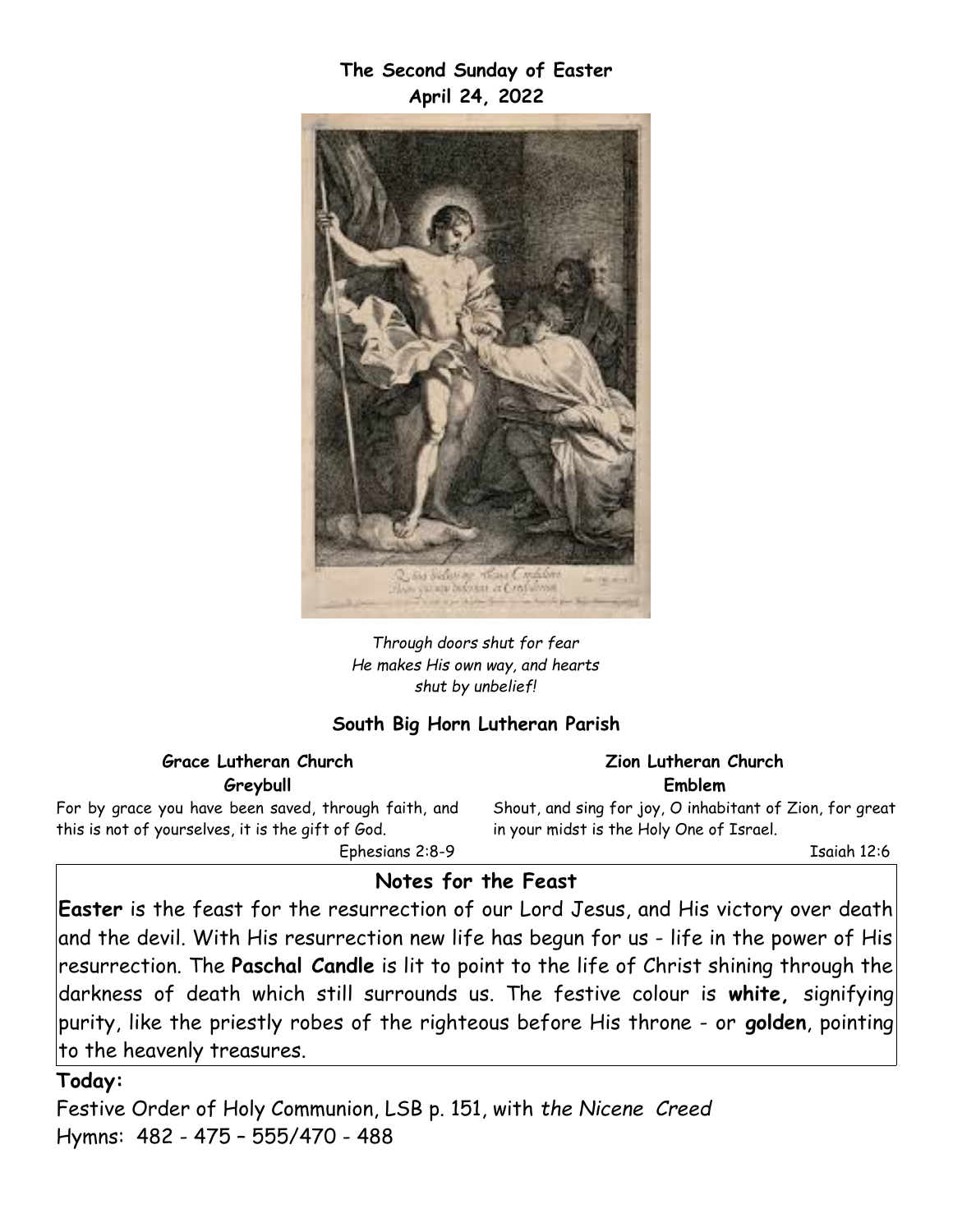## **About Holy Communion**

Holy Scripture teaches that to honour Christ's desire for unity in His Church, Christians should share the Sacrament only with those with whom we are united in a common faith. We honour this teaching as our due obedience, and also to protect ourselves as well as the uninstructed and those who do not submit to the full counsel of God against spiritual harm (1 Corinthians 11:27–29). As such, only Christians who share our faith and confession, and who therefore belong to congregations in the fellowship of the Lutheran Church-Missouri Synod will commune in our church. **We sincerely welcome our visitors**; we assure you that we uphold this practice also out of concern for *your* spiritual welfare, and that our Pastor would love to study Scripture with you and help you embrace the full counsel of God, so that we can celebrate the Sacrament in a manner pleasing to God and beneficial for us all.

## **Just so we do not forget:**

# *What is the Office of the Keys?*

The Office of the Keys is that special authority which Christ has given to His Church on earth to forgive the sins of repentant sinners, but to withhold forgiveness from the unrepentant as long as they do not repent.

## *Where is this written?*

This is what Saint John the Evangelist writes in chapter twenty: The Lord Jesus breathed on His disciples and said: "Receive the Holy Spirit. If you forgive the sins of anyone, they are forgiven; if you withhold forgiveness from anyone, it is withheld."

# *What do you believe about the Office of the Keys?*

I believe that when the called ministers of Christ deal with us by His divine command, in particular when they exclude openly unrepentant sinners from the Christian congregation and absolve those who repent of their sins and want to do better, this is just as valid and certain, even in Heaven, as if Christ our dear Lord dealt with us Himself. *Of the Small Catechism*

**This we believe** *– from the Confessions of our Church*

Out of His immense goodness and mercy God has His divine eternal Law and His wonderful plan concerning our redemption publicly preached, namely, the holy, alonesaving Gospel of His eternal Son, our only Saviour and Redeemer, Jesus Christ; and by this preaching He collects an eternal Church for Himself from the human race, and works in the hearts of men true repentance and knowledge of sins, and true faith in the Son of God, Jesus Christ. And by this means, and in no other way, namely, through His holy Word, when men hear it preached or read it, and the holy Sacraments when they are used according to His Word, God wills to call men to eternal salvation, draw them to Himself, and convert, regenerate, and sanctify them.

*Formula Concord,* the *Solid Declaration*